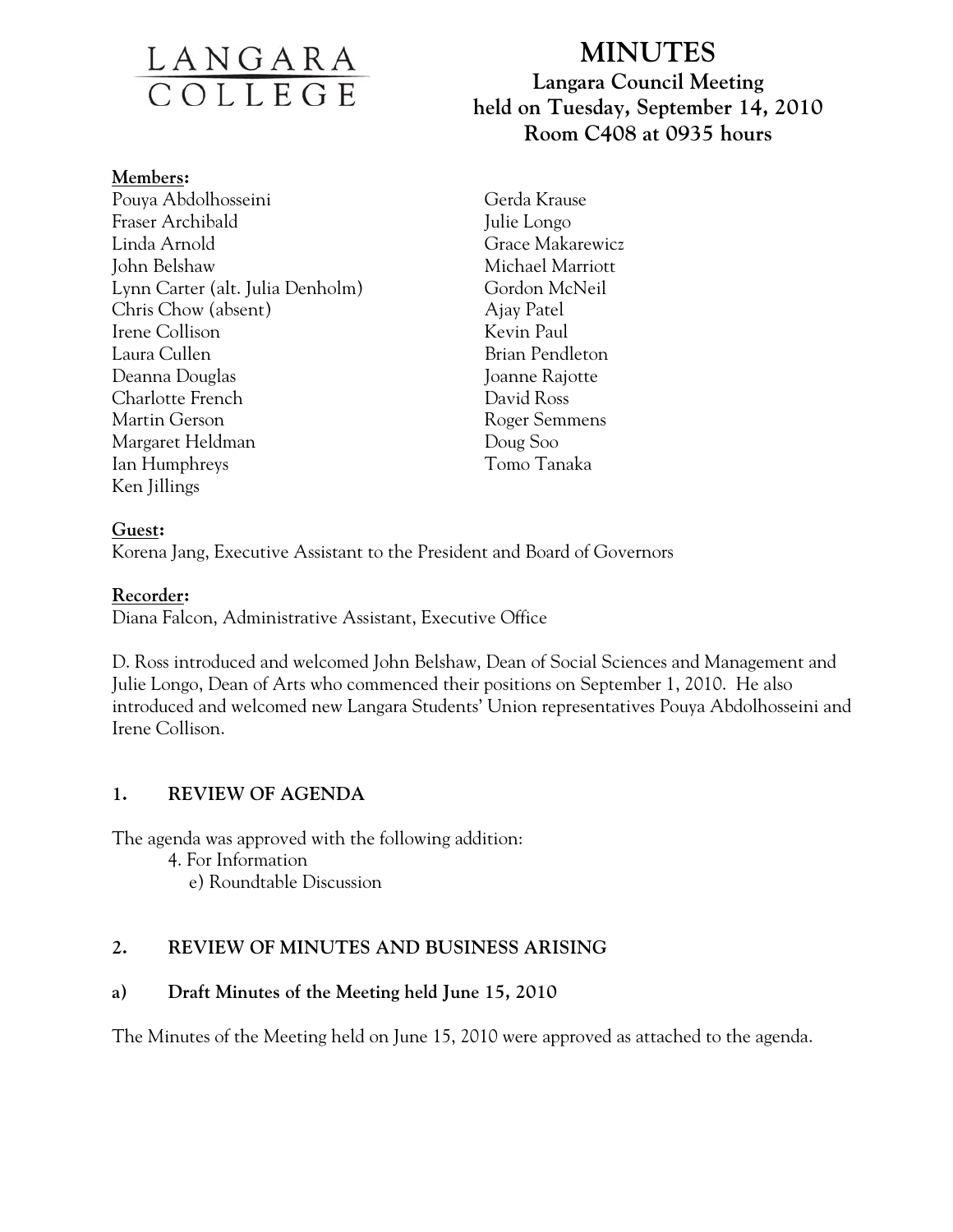## **3. CURRICULUM ITEMS**

## **a) Education Council Meeting held June 15, 2010**

L. Cullen highlighted the summary report of the Education Council meeting held on June 15, 2010 noting program and course changes; two new School of Management post-grad certificate programs with a potential September 2011 intake; and a Disney Field School partnership.

There were no items with financial implications.

The Education Council Summary Report for June 15, 2010 was received for information.

## **4. FOR INFORMATION**

## **a) Year of Science Initiative**

M. Heldman provided an update on Langara's participation in the Year of Science Initiative (YSI) being organized by the Ministry of Advanced Education and Labour Market Development from September 2010 and June 2011. The objective of the YSI will be to increase awareness and interest in the importance of science. The target audience is K-12 and post-secondary students, parents, business, research and educational sections. Some of the events proposed by Langara have been accepted by the Ministry, pending funding.

## **b) 2011-2012 Budget Timeline**

D. Douglas distributed at the table a copy of the 2011-2012 Budget Timeline noting that budget worksheets should be distributed within the next few days.

## **c) Update on Heraldic Design Process**

J. Rajotte provided an update on the heraldic design process and provided some background information for new Council members. She noted that the Herald, Mr. Forrest Pass, assigned by the Canadian Heraldic Society has met with representatives of the committee and has begun work on a preliminary Coat of Arms. Plans are underway to gather feedback from participants who attend Welcome to Langara Day on September  $15<sup>th</sup>$  and an Alumni event on October  $14<sup>th</sup>$ . As well, employees will be invited to provide feedback through an online survey. J. Rajotte noted that she will be making a presentation to the LSU Board and a member of the committee would be pleased to make a presentation to any interested group. A final draft of design elements will be submitted to the Herald by mid-October who will then work with an artist to produce a final Coat of Arms by Spring 2011.

## **d) 40 on 49th Celebration and Brand Update**

I. Humphreys made a presentation on the  $40$  on  $49<sup>th</sup>$  Celebration to be held on campus on Thursday, October 14, 2010. The celebration will be a large event with a full day of activities planned throughout the campus. During the celebration the new Brand identity will be launched and there will be a number of contests and giveaways, entertainment, complimentary food, performances, and information booths. The media campaign and décor were also highlighted. Internal communication has begun and includes information sessions for faculty and staff specific to the 40 on  $49<sup>th</sup>$  Celebration and the Brand launch. Communications officers will also have oneon-one consultations with departments.